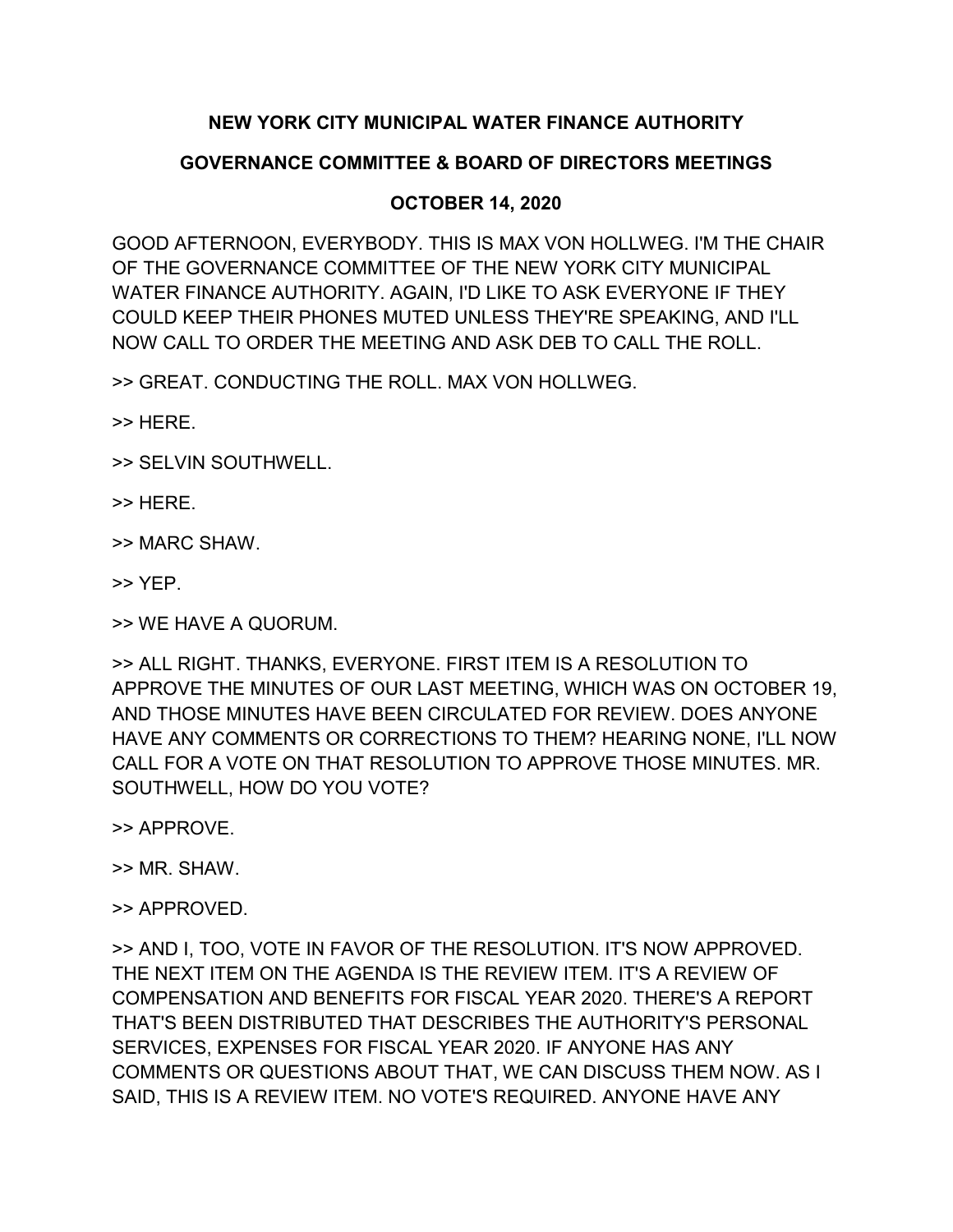COMMENTS OR QUESTIONS TO THOSE PERSONAL SERVICES EXPENSES FOR THAT FISCAL YEAR? HEARING NONE, I'LL MOVE TO THE NEXT ITEM. THAT'S A RESOLUTION AS REQUIRED BY OUR CHARTER. EACH YEAR, WE'RE REQUIRED TO CONDUCT A SELF-REVALUATION OF OUR OWN FUNCTIONING IN THE PREVIOUS YEAR AND AUTHORIZE ME TO PRESENT THE RESULTS OF THAT SELF-EVALUATION TO THE BOARD OF DIRECTORS. THERE'S A REPORT IN YOUR FILE THAT SHOWS WHAT OUR ACTIONS HAVE BEEN IN THE PREVIOUS YEAR, AND THE PROPOSED RESOLUTION WOULD EXPRESS OUR OPINION THAT WE'VE FUNCTIONED IN A SATISFACTORY MANNER CONSISTENT WITH OUR CHARTER. ANY COMMENTS OR QUESTIONS TO THAT PROPOSED RESOLUTION? HEARING NONE, I'LL NOW CALL FOR A VOTE ON THAT. MR. SOUTHWELL, HOW DO YOU VOTE?

>> APPROVED.

>> MR. SHAW.

>> APPROVED.

>> I, TOO, VOTE IN FAVOR OF THAT RESOLUTION. IT'S HEREBY APPROVED. THE NEXT ITEM OF BUSINESS IS A REVIEW OF OUR POLICY ON THE PROCUREMENT OF GOODS AND SERVICES. THIS IS THE FINAL ITEM ON OUR AGENDA TODAY. IT'S A REVIEW ITEM. THERE IS ONE CHANGE I WANTED TO BRING TO PEOPLE'S ATTENTION, AND IT'S SOMETHING THAT OLGA NOTICED, AND THERE'S A TYPO IN THAT POLICY IN SECTION TWO, ITEM THREE. THE AMOUNT LISTED THERE SHOULD BE \$20,000, AND THAT'S SIMPLY TO MATCH THE SECTION IN ROMAN NUMERAL II, SUBSET ONE. I JUST WANTED TO MAKE EVERYBODY AWARE OF THAT TYPO BECAUSE IT'S JUST A TYPO THAT WAS IN THE ITEM THAT WAS SUBMITTED BEFORE FOR REVIEW, SO WANTED TO MAKE THAT AVAILABLE SO PEOPLE KNEW ABOUT IT. THAT'LL BE CORRECTED IN THE FINAL OPERATING VERSION. AS I SAID, THIS DOESN'T REFLECT A CHANGE. IT WAS JUST A TYPO, BUT ANY OTHER COMMENTS OR QUESTIONS ABOUT THIS POLICY? HEARING NONE, WE HAVE NO FURTHER BUSINESS. NOW CALL FOR A ROLL FOR A VOTE TO ADJOURN. MR. SOUTHWELL, HOW DO YOU VOTE?

>> APPROVE ADJOURNMENT.

>> MR. SHAW.

>> ADJOURN.

>> I, TOO, VOTE IN FAVOR OF ADJOURNMENT, SO THANKS, EVERYONE. THIS COMMITTEE MEETING IS HEREBY ADJOURNED, AND I BELIEVE WE'RE NOW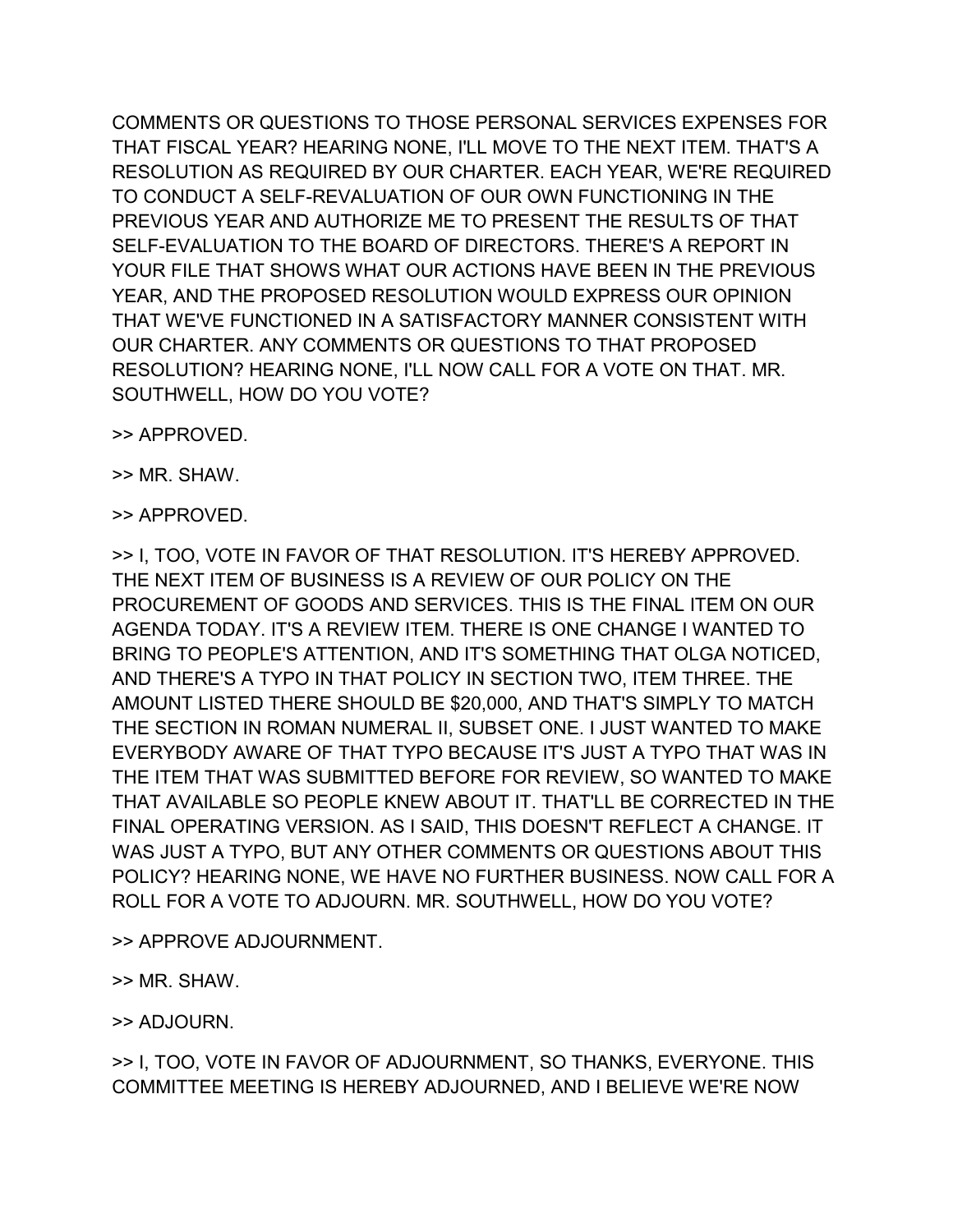GONNA MOVE FORWARD, DEB, WITH THE BOARD OF DIRECTORS MEETING THAT OLGA WILL CHAIR.

>> THANK YOU, MAX, AND GOOD AFTERNOON, EVERYONE. I'M OLGA CHERNAT. I'M DELEGATE FOR BUDGET DIRECTOR MELANIE HARTZOG AND CHAIR OF THE BOARD OF DIRECTORS. I'D LIKE TO ALSO REMIND ALL PARTICIPANTS TO CONTINUE TO MUTE THEIR PHONES UNLESS SPEAKING TO ELIMINATE BACKGROUND NOISE, AND I WILL NOW CONVENE THE MEETING OF THE BOARD OF DIRECTORS BY ASKING FOR A THE ROLL CALL. DEBORAH, CAN YOU CALL THE ROLL?

>> CONDUCTING THE ROLL CALL. MELANIE HARTZOG.

>> OLGA CHERNAT FOR MELANIE HARTZOG.

- >> MAX VON HOLLWEG.
- >> I'M HERE.
- >> SELVIN SOUTHWELL.
- >> PRESENT.
- >> JACQUES JIHA.
- >> ROBIN LEE FOR JACQUES JIHA.
- >> VINCENT SAPIENZA.
- >> JOE MURIN FOR VINCENT SAPIENZA.
- >> MARC SHAW.

>> HERE.

>> WE HAVE A QUORUM.

>> THANK YOU, DEBORAH. ALL RIGHT. SO OUR FIRST ITEM ON THE AGENDA IS THE APPROVAL OF THE MINUTES OF THE BOARD'S LAST MEETING, WHICH TOOK PLACE ON SEPTEMBER 17. THE MINUTES HAVE BEEN CIRCULATED FOR EVERYONE TO REVIEW. ARE THERE ANY COMMENTS OR CORRECTIONS? HEARING NONE, I WILL NOW CALL THE ROLL FOR A VOTE. MR. VON HOLLWEG, HOW DO YOU VOTE?

>> I VOTE IN FAVOR.

>> MR. SOUTHWELL?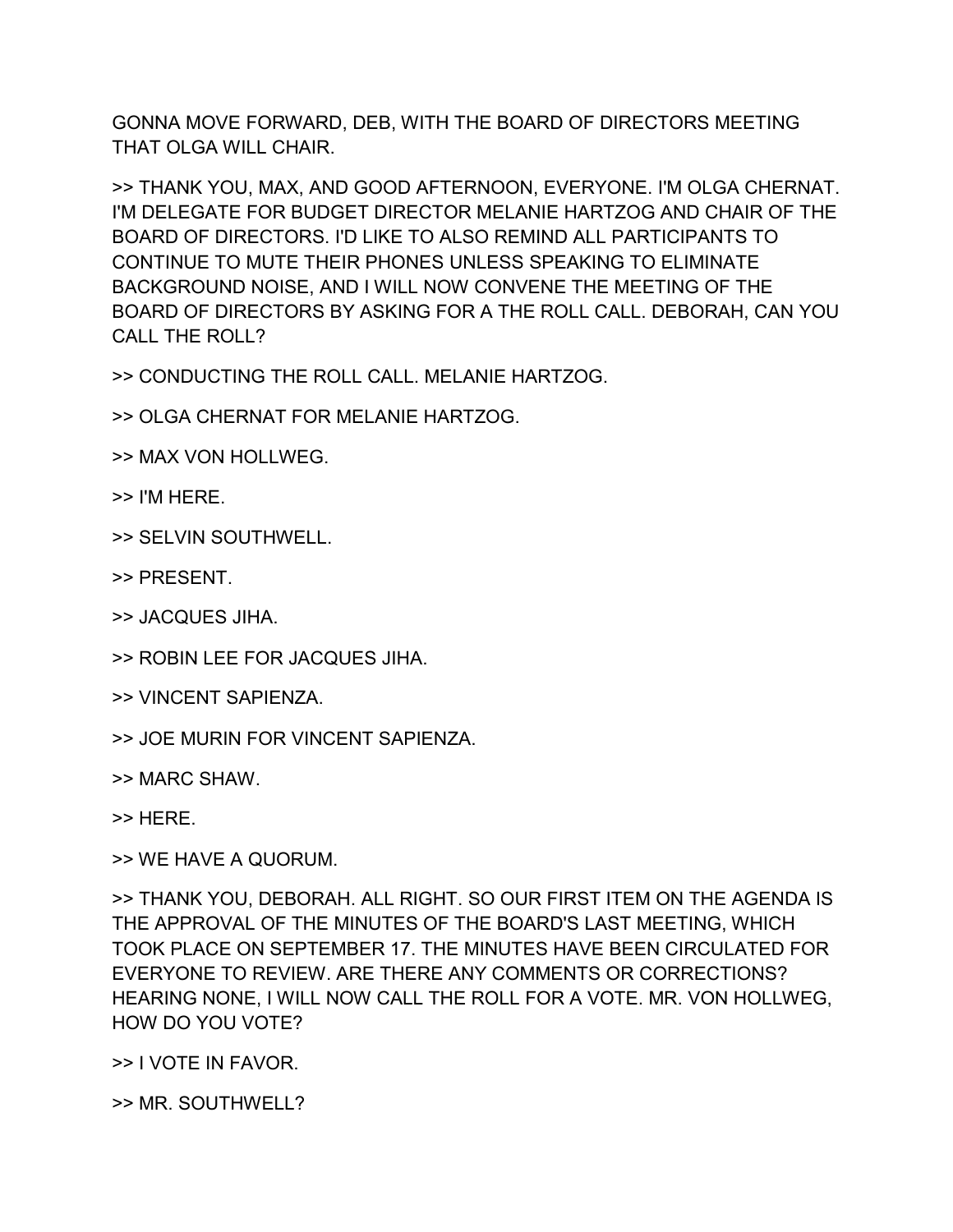>> APPROVED.

- >> MS. LEE?
- >> IN FAVOR.
- >> MR. SHAW?
- >> APPROVED.
- >> MR. MURIN?
- >> APPROVE.

>> I ALSO VOTE IN FAVOR OF THE PROPOSED RESOLUTION, AND THE RESOLUTION APPROVING THE MINUTES IS NOW APPROVED. THE NEXT ITEM ON THE AGENDA IS A RESOLUTION WHICH WOULD ACCEPT THE INDEPENDENT AUDITOR'S REPORT ON THE WATER AND SEWER SYSTEMS AUDIT OF FINANCIAL STATEMENTS FOR FISCAL YEARS END ON JUNE 30, 2020, AND JUNE 30, 2019, AND AUTHORIZATION TO RELEASE SUCH FINANCIAL STATEMENTS. THIS ACTION TO APPROVE FINANCIAL STATEMENTS HAVE BEEN RECOMMENDED BY THE JOINT AUDIT COMMITTEE OF THE AUTHORITY AND THE WATER BOARD, AND THE JOINT AUDIT COMMITTEE MET EARLIER TODAY WITH THE INDEPENDENT AUDITORS GRANT THORNTON AND MANAGEMENT, AND THEY FOUND FINANCIAL STATEMENTS TO BE SATISFACTORY AND NOW RECOMMEND THE APPROVAL ACTION. THE AUTHORITY'S COMPTROLLER ROBERT BALDUCCI AND HIS TEAM DID AN EXCELLENT JOB PREPARING FINANCIAL STATEMENTS, WORKING WITH NEW AUDITORS, WORKING UNDER UNPRECEDENTED CONDITIONS OF THE GLOBAL PANDEMIC, AND NOW ROBERT BALDUCCI IS AVAILABLE TO ANSWER ANY QUESTIONS ON THE FINANCIAL STATEMENTS THAT THE BOARD MIGHT HAVE. ARE THERE ANY QUESTIONS FOR MR. BALDUCCI? ALL RIGHT. I'M HEARING NO QUESTIONS. BEFORE WE PROCEED TO THE VOTE, I JUST WANT TO NOTE THAT THE PROPOSED RESOLUTION DOES ALLOW FOR THE REPORT AND THE AUDITED FINANCIAL STATEMENTS TO BE AMENDED TO REFLECT NONMATERIAL CHANGES ACCEPTABLE TO THE COMPTROLLER OF THE AUTHORITY IF THAT WILL BE NEEDED AT A LATER DATE, AND I WILL NOW CALL THE ROLL FOR A VOTE. MR. VON HOLLWEG?

>> N FAVOR.

>> AND MR. SOUTHWELL?

>> APPROVED.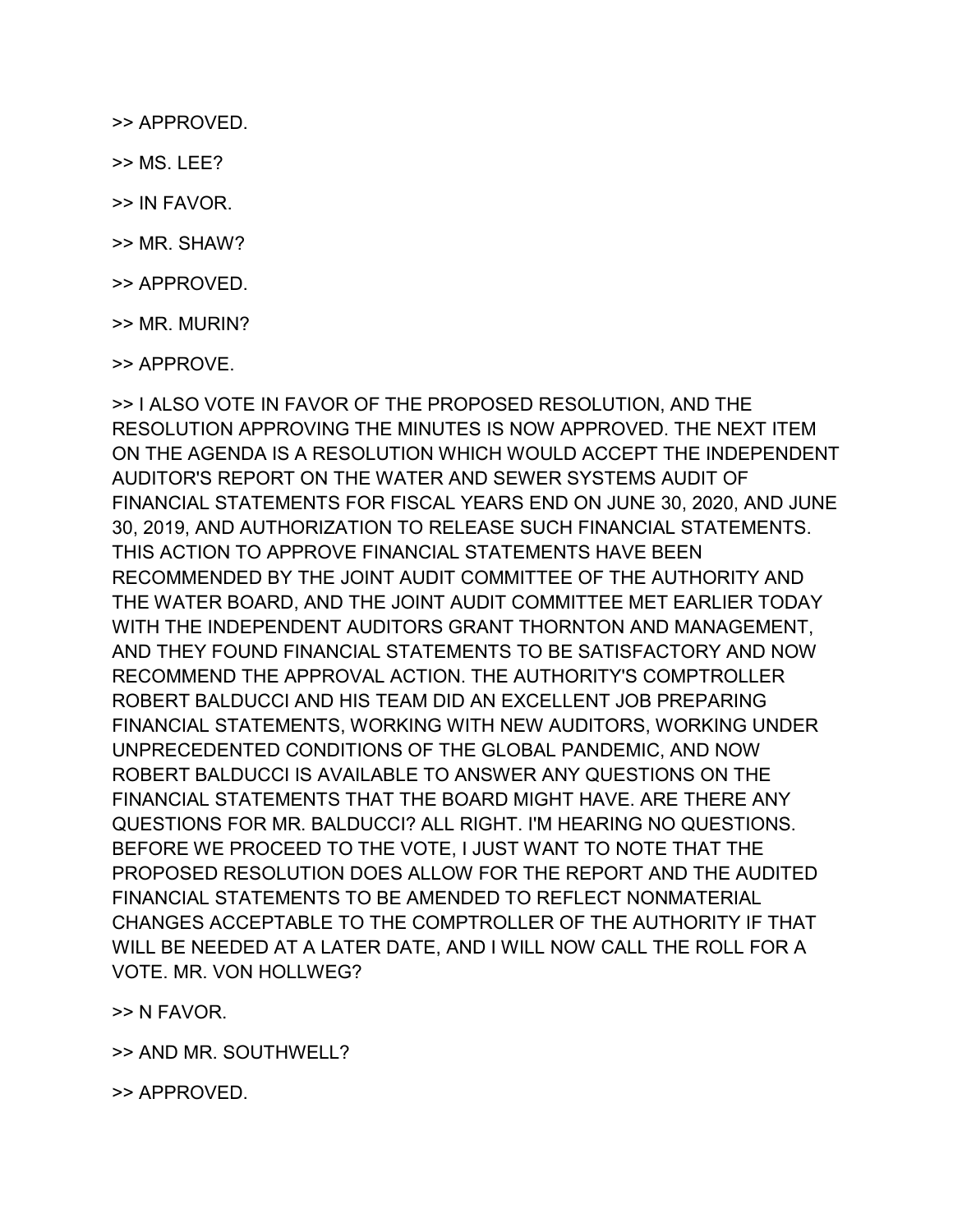>> MS. LEE?

- >> IN FAVOR.
- >> MR. SHAW?
- >> APPROVED.
- >> MR. MURIN?
- >> APPROVED.

>> AND I ALSO VOTE IN FAVOR OF THE PROPOSED RESOLUTION. THE PROPOSED RESOLUTION IS HEREBY APPROVED. MOVING ON TO THE NEXT ITEM ON THE AGENDA, AND THAT'S REVIEWING APPROVAL OF THE AUTHORITY'S INVESTMENT GUIDELINES. I JUST WANT TO NOTE THAT THERE WERE NO CHANGES TO THE BODY OF THE INVESTMENT GUIDELINES, BUT APPENDIX ONE HAS BEEN AMENDED TO REFLECT BASIC DEFINITIONS APPLICABLE OT THE AUTHORITY'S OUTSTANDING SECOND GENERATION BONDS. THE BLACK LINE HAS BEEN PROVIDED FOR THE BOARD TO REVIEW BEFORE THE MEETING. ARE THERE ANY QUESTIONS OR COMMENTS ON THE AMENDED INVESTMENT GUIDELINES? HEARING NO QUESTIONS, LET ME JUST MOVE TO THE CALL FOR A VOTE. MR. VON HOLLWEG?

>> IN FAVOR.

- >> MR. SOUTHWELL?
- >> APPROVED.
- >> MS. LEE?
- >> IN FAVOR.
- >> MR. SHAW?
- >> APPROVED.
- >> MR. MURIN?

>> APPROVED.

>> AND I VOTE IN FAVOR OF THE PROPOSED RESOLUTION. THE RESOLUTION IS NOW APPROVED. THE NEXT ITEM ON THE AGENDA IS APPROVAL OF INVESTMENT REPORT. PURSUANT TO SECTION 2925(6) OF THE PUBLIC AUTHORITIES LAW, THE AUTHORITY IS REQUIRED TO ANNUALLY PREPARE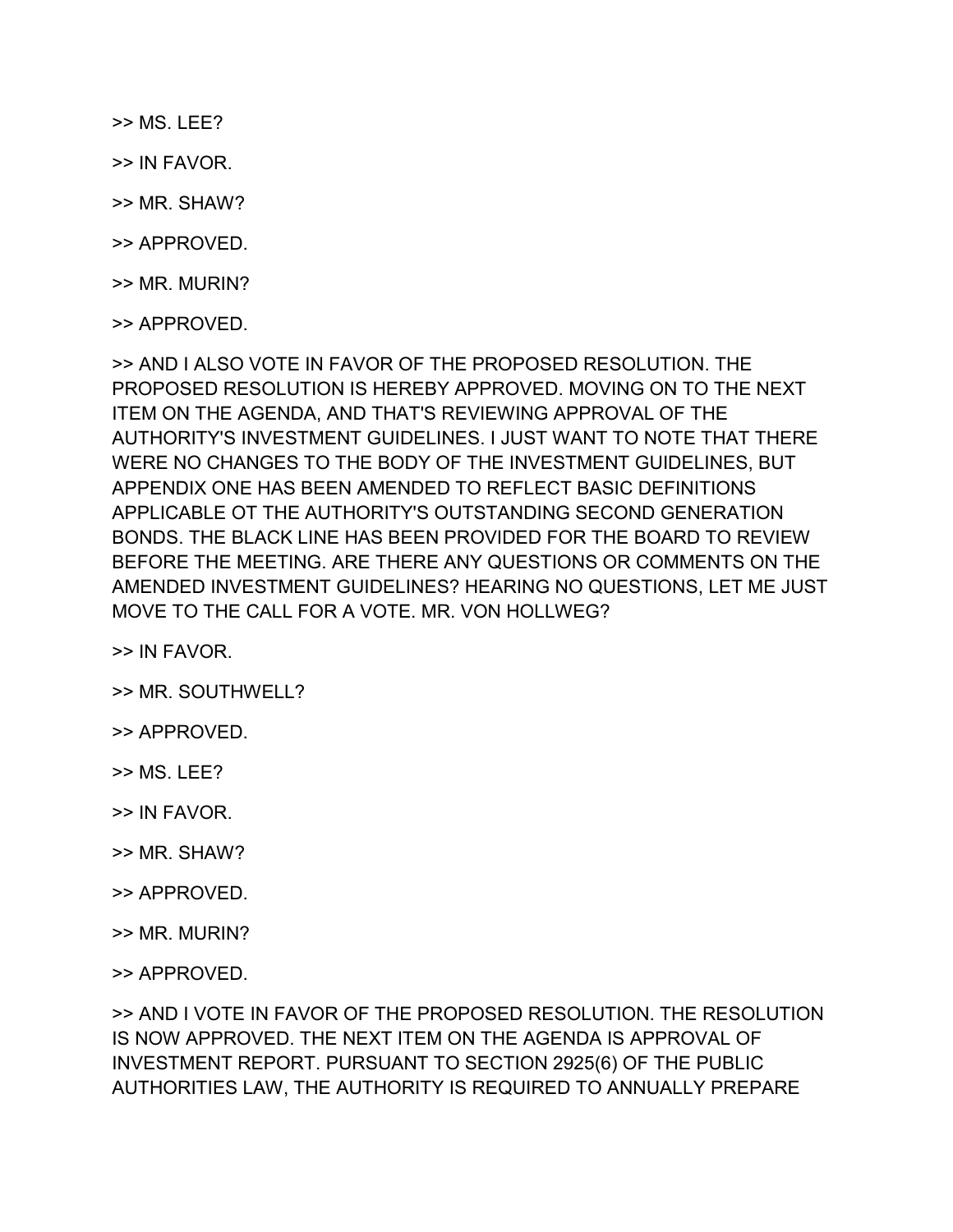AND IMPROVE AN INVESTMENT REPORT. THE REPORT CONTAINS THE MOST RECENTLY UPDATED INVESTMENT GUIDELINES, WHICH WE JUST DISCUSSED, OF THE INDEPENDENT AUDIT OF THE INVESTMENT, AN INVESTMENT INCOME REPORT, AND A LIST OF KEY COMMISSIONS AND OTHER CHARGES PAID FOR INVESTMENT SERVICES. A DRAFT OF THE REPORT HAS BEEN CIRCULATED FOR THE BOARD TO REVIEW PRIOR TO THE MEETING, AND LET ME JUST NOTE THAT THE AUTHORITY'S INVESTMENT INCOME IS LOWER IN FISCAL 2020 RELATIVE TO THE PRIOR YEAR, AND THAT'S LARGELY A REFLECTION OF MUCH LOWER RATES AVAILABLE IN A TREASURY MARKET IN THE LAST QUARTER OF FISCAL 2020, AND THAT LOWER INVESTMENT INCOME IS SOMEWHAT OFFSET BY APPRECIATION OF THE OLDER INVESTMENT CONTRACTS AND MUNICIPAL BOND HOLDINGS THAT THE AUTHORITY HAS, BUT YEAR TO YEAR, WE ARE LOWER. ARE THERE ANY QUESTIONS OR COMMENTS ON THE INVESTMENT REPORT? HEARING ONE, LET ME CALL THE ROLL FOR A VOTE. MR. VON HOLLWEG, HOW DO YOU VOTE?

- >> I VOTE IN FAVOR.
- >> MR. SOUTHWELL?
- >> APPROVED.
- $>> MS$  LFF?
- >> IN FAVOR.
- >> MR. SHAW?
- >> APPROVED.
- >> MR. MURIN?

>> I ALSO VOTE TO APPROVE. THE PROPOSED RESOLUTION IS NOW APPROVED. MOVING ON, THE NEXT AGENDA ITEM IS THE REVIEW AND APPROVAL OF THE AUTHORITY'S MISSION STATEMENT AND THE AUTHORIZATION TO PUBLISH THE MEASUREMENT REPORT. PURSUANT TO THE PUBLIC AUTHORITIES ACCOUNTABILITY ACT P TRIPLE 8--I THINK THAT'S HOW IT'S OFTEN REFERRED--THE BOARD PREVIOUSLY APPROVED THE AUTHORITY'S MISSION STATEMENT AND MEASUREMENTS BY WHICH IT COULD GAUGE HOW SUCCESSFULLY IT'S PERFORMING THE STATED MISSION. NO CHANGES TO THE MISSION STATEMENT ARE PROPOSED AT THIS TIME. ADDITIONALLY, THE AUTHORITY PREPARED MEASUREMENTS REPORT FOR

<sup>&</sup>gt;> APPROVED.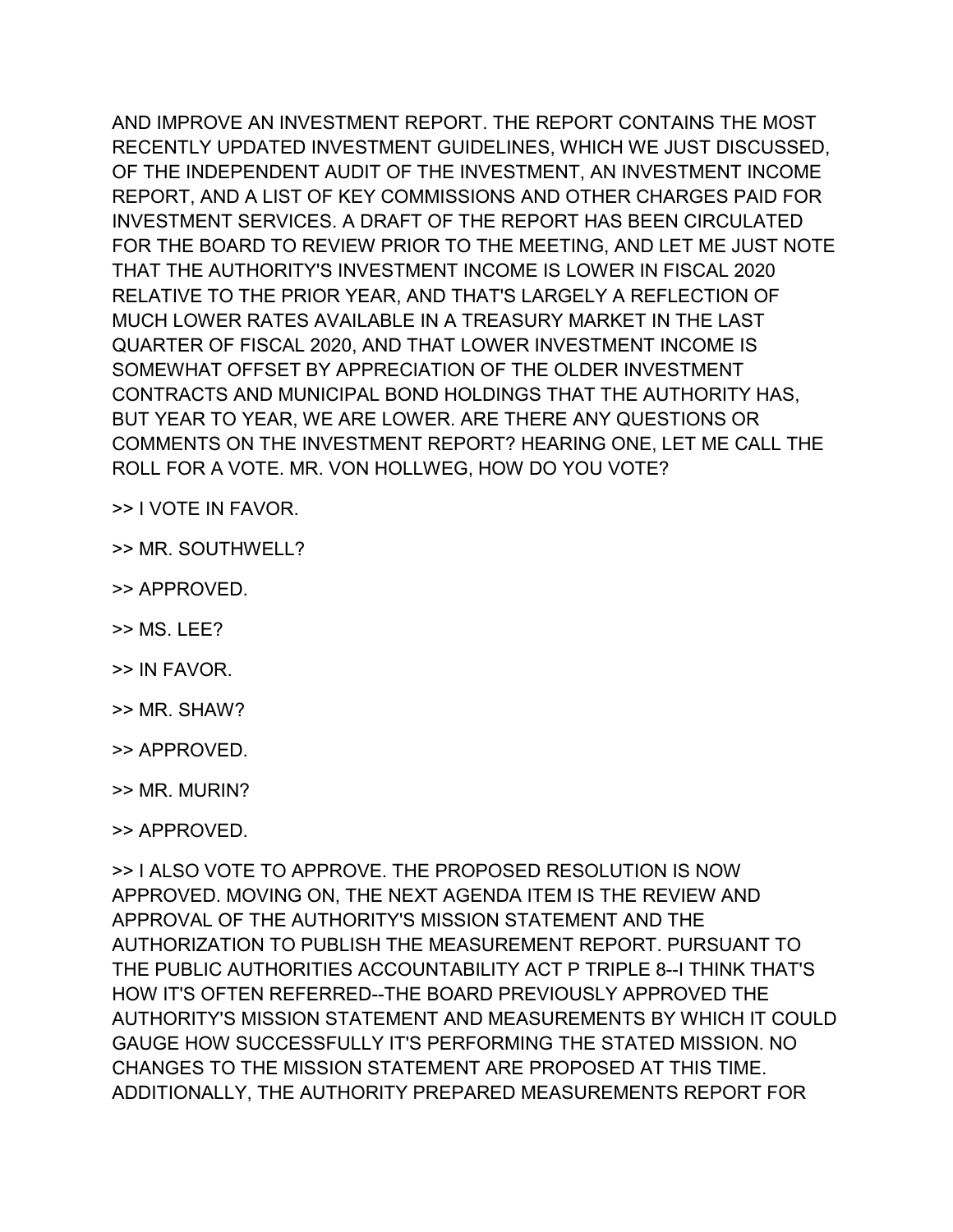FISCAL 2020, AND IT WILL BE POSTED ON THE AUTHORITY'S WEB SITE ONCE IT'S APPROVED. ARE THERE ANY QUESTIONS ON EITHER OF THOSE ITEMS? HEARING NO QUESTIONS, I WILL NOW CALL ROLL FOR A VOTE.

>> HELLO?

>> I AM WITH MAX. WITH HAVE TROUBLE HEARING HIM.

>> I VOTE IN FAVOR.

>> THANK YOU. MR. SOUTHWELL?

>> APPROVED.

- $>> MS$  LFF?
- >> IN FAVOR.
- >> MR. SHAW?
- >> APPROVED.
- >> MR. MURIN?

>> APPROVED.

>> I ALSO VOTE IN FAVOR OF THE PROPOSED RESOLUTION. THE PROPOSED RESOLUTION IS NOW APPROVED. SO OUR NEXT ITEM ON THE AGENDA IS REPORT BY THE GOVERNANCE COMMITTEE CHAIR, SO I WILL MAX VON HOLLWEG, CHAIR OF THE GOVERNANCE COMMITTEE, TO PRESENT FINDINGS ON THE COMMITTEE'S SELF-EVALUATION. MAX.

>> SURE. YEAH. THE GOVERNANCE COMMITTEE MET JUST A LITTLE BIT EARLIER AND HAS--PURSUANT TO OUR CHARTER, EACH YEAR, WE'RE REQUIRED TO CONDUCT A SELF-EVALUATION FO THE FUNCTIONING OF THAT COMMITTEE. WE DID THAT AT THE LAST MEETING, AND WE RESOLVED THAT WE HAD CONDUCTED OURSELVES IN A SATISFACTORY MANNER CONSISTENT WITH OUR CHARTER, AND THAT'S ESSENTIALLY MY REPORT.

>> THANK YOU. ARE THERE ANY QUESTIONS FOR MR. VON HOLLWEG? SO THIS WAS OUR FINAL AGENDA ITEM, SO UNLESS THERE ARE OTHER THINGS THAT THE BOARD NEEDS TO DISCUSS, I WILL MOVE ADJOURN. ALL RIGHT. HEARING NO FURTHER BUSINESS, LET ME NOW ENTERTAIN A VOTE TO ADJOURN. MR. VON HOLLWEG?

>> I VOTE IN FAVOR.